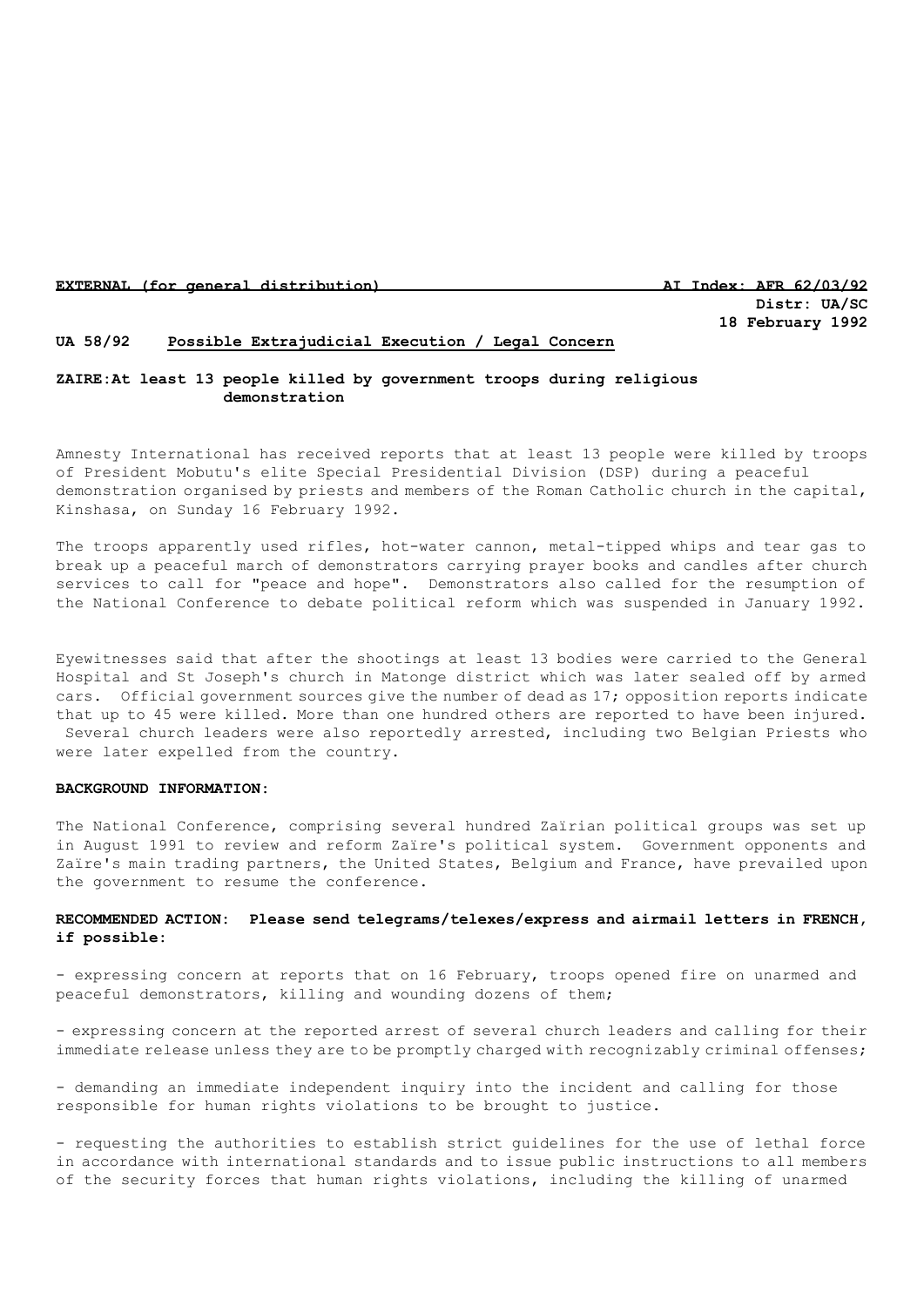civilians, are criminal offenses and that those responsible should be brought to justice;

- seeking assurances that those taken into detention are not being ill-treated and will be allowed prompt access to their relatives and to legal counsel.

### **APPEALS TO:**

1) President: Son Excellence le Maréchal MOBUTU Sese Seko Président de la République Présidence de la République Kinshasa-Ngaliema République du Zaïre **Telegrams: President Mobutu, Kinshasa, Zaïre Telexes: 21368 Salutation: Monsieur le Président / Dear President**

**page 2 of UA 58/92**

2) Prime Minister: Monsieur Nguza Karl-i-Bond Premier Ministre Hotel du Conseil exécutif Kinshasa-Gombe République du Zaïre **Telexes: 21368 Salutation: Monsieur le Premier Ministre / Dear Prime Minister**

3) Minister of Justice and Attorney General: Monsieur Mobuka Ministre de la Justice et Garde des Sceaux Ministère de la Justice BP 3137 Kinshasa-Gombe République du Zaïre **Telexes: 2136 Salutation: Monsieur le Ministre / Dear Minister**

4) Minister of Defence: Monsieur Ngbanda Nzambo ko Atumba Ministre de la Défense nationale, la Sécurité du territoire et des Anciens combattants Ministère de la Défense BP 3137 Kinshasa-Gombe République du Zaïre **Telexes: 2136 DDNZR Salutation: Monsieur le Ministre / Dear Minister**

#### **COPIES TO:**

Minister of the Interior: Monsieur Mandungu Bula Nyati Ministre de l'Interieur et Développement communitaire, Hotel du Conseil exécutif Kinshasa-Gombe République du Zaïre

Chief of Staff of the Armed Forces: Monsieur le Général MAHELE Liyeko Bokungu Chef d'Etat-Major Général des Forces armées Zaïroises (FAZ) Ministère de la Défense nationale Kinshasa-Ngaliema République du Zaïre